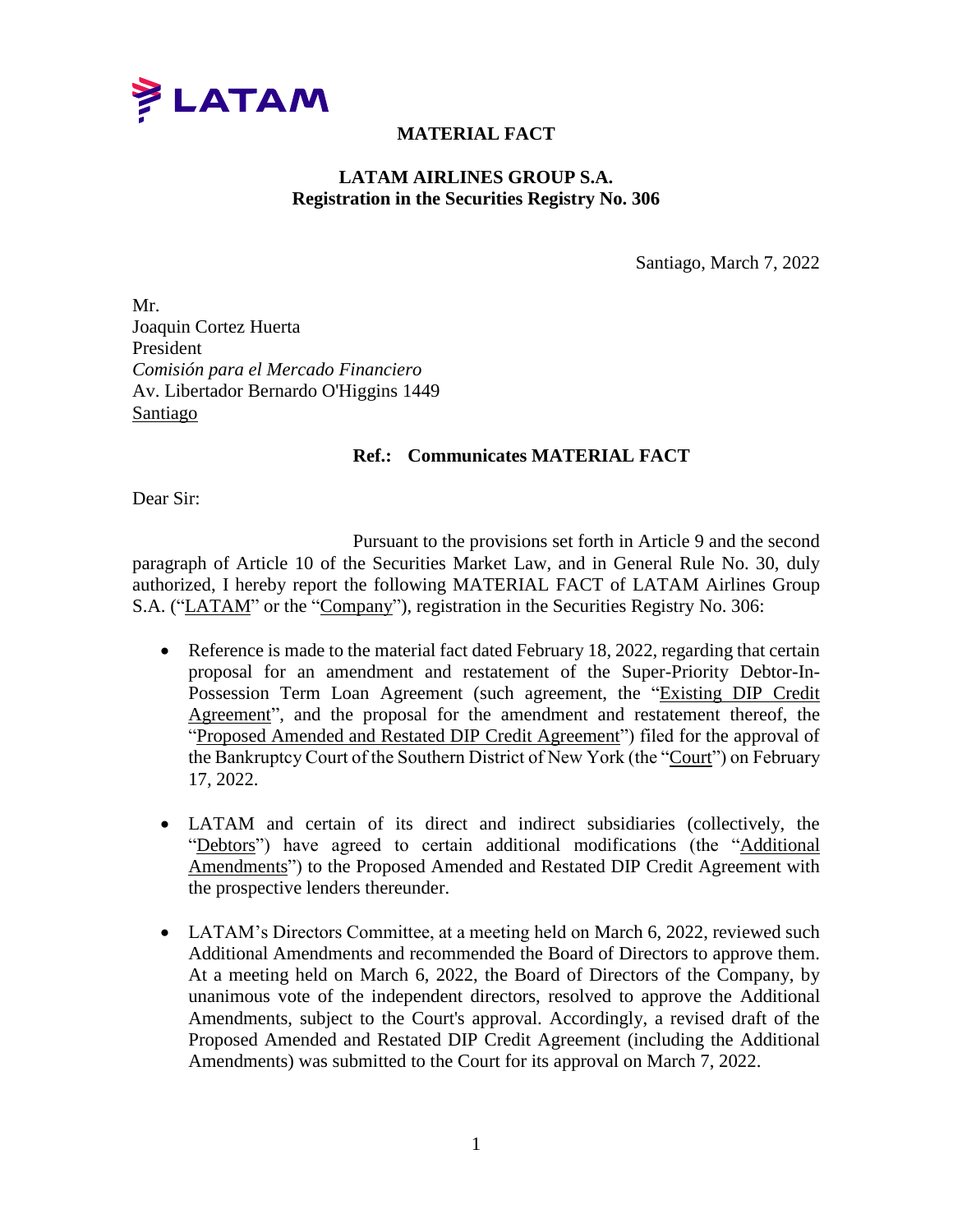

- The terms of the Proposed Amended and Restated DIP Credit Agreement (as further modified by the Additional Amendments) maintain, in essence, the structure of the Proposed Amended and Restated DIP Credit Agreement filed before the Court on February 17, 2022. The main changes relate to the following:
	- o Interest and Fees:
		- *Interest*:
			- The interest rate on Tranche A loans whose interest is payable in cash at the end of each interest period is increased from LIBO plus 9.50% per annum to LIBO plus 9.75% per annum for eurodollar loans and from the base rate plus 8.50% to the base rate plus 8.75% for borrowings made with reference to the alternate base rate.
			- The interest rate on Tranche A loans whose interest is capitalized on a quarterly basis for payment on the maturity date is increased from LIBO plus 9.50% per annum to LIBO plus 11.00% per annum for eurodollar loans and from the base rate plus 8.50% to the base rate plus 10.00% for borrowings made with reference to the alternate base rate.
			- The interest rate on Tranche C loans is increased from LIBO plus 12% per annum to LIBO plus 15% per annum.
		- *Fees*
			- The Debtors shall pay an additional fee equal to 1.00% of the drawn and undrawn commitments of each (i) Tranche A Lender, (ii) Tranche B Lender, and (iii) each Tranche C Lender that, according to the Proposed Amended and Restated DIP Credit Agreement, qualifies as an Apollo or Oaktree lender (the "Back-end Fees"), which Back-End Fees shall be earned in full on the closing date of the Proposed Amended and Restated DIP Credit Agreement.
	- o Additional Terms:
		- It shall be a condition to funding that the Court have entered into the disclosure statement order and the backstop approval order.

LATAM is awaiting the Court's decision in response to the Proposed Amended and Restated DIP Credit Agreement.